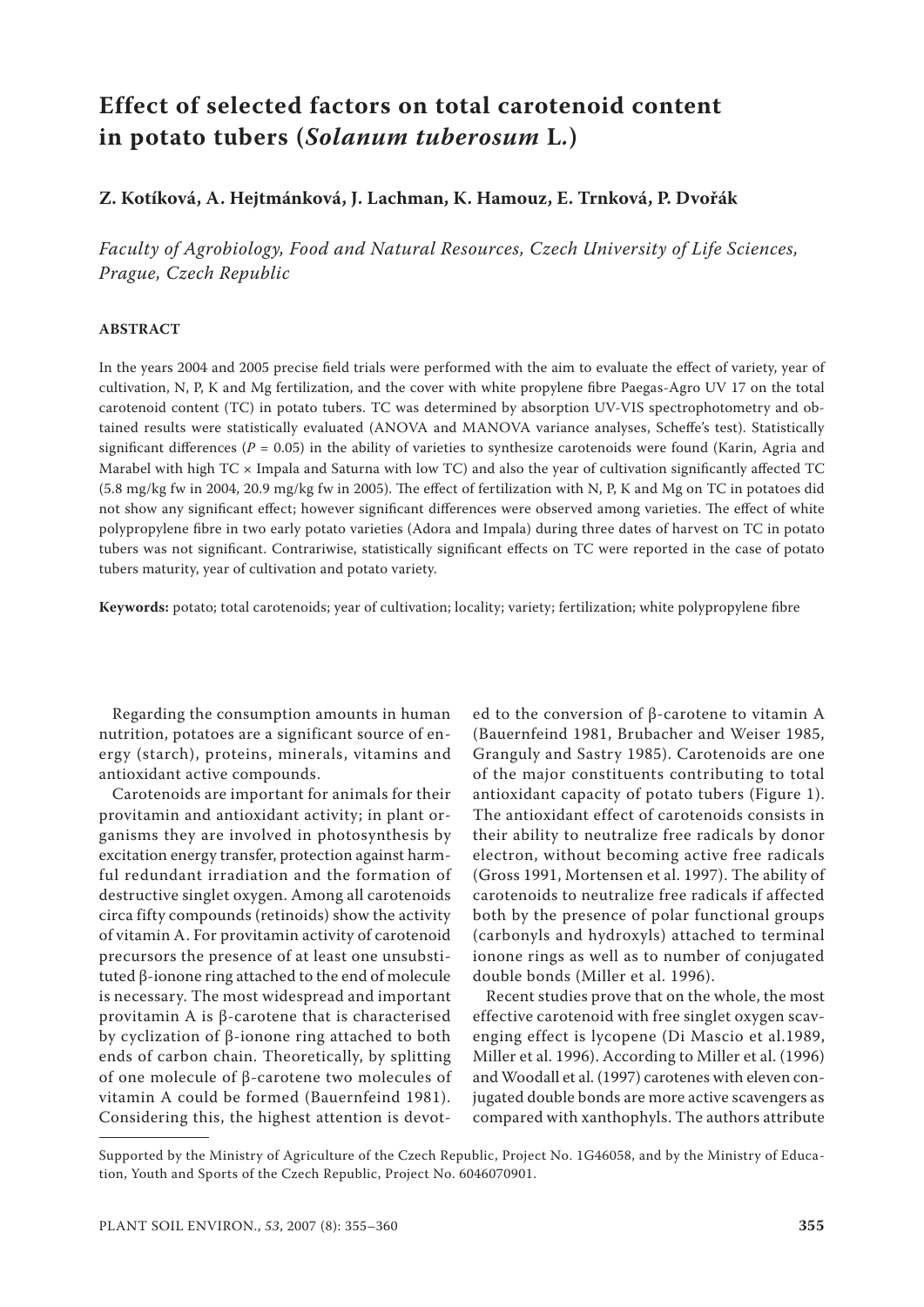

Figure 1. Major potato carotenoids

the low antioxidant efficiency to carotenoids with carbonyl functional groups at terminal rings having according to their opinion, substantial suppressing effect on free radical scavenging despite of longer chromophore with thirteen conjugated double bonds. On the other hand, Di Mascio et al. (1989) and Tinkler et al. (1994) consider dioxocarotenoids as very effective free radical scavengers. They ascribe the increase of their activity to an extensive system of conjugated double bonds.

Total carotenoid content (TC) in potato tubers ranges from 0.5 to 1 mg/kg fresh matter (fm) in white flesh potatoes and to 20 mg/kg in yellow potatoes. In potatoes with TC 0.35–7.95 mg/kg fm the oxygen radical absorption capacity (ORAC) ranges from 46 to 153 nmol α-tocopherol equivalents per kg fresh matter of tubers (Brown 2005).

Very important antioxidants contained in potato tubers are carotenoids lutein and zeaxanthin (42–66%), in lesser amounts β-carotene (1.1–3%). Brown (2005) determined lutein, zeaxanthin and violaxanthin as major potato carotenoids, while β-carotene and α-carotene were found only in trace amounts. Contrarily Duke (1992) in his database reports as major β-carotene (1 mg/kg) and its 5,6-monoepoxide. Müller (1997) evaluated TC in potato tubers as 4.5 mg/kg; TC consisted of violaxanthin (1.8 mg/kg), antheraxanthin (1.3 mg/kg), lutein (1.0 mg/kg), zeaxanthin (0.16 mg/kg), neoxanthin (0.14 mg/kg), β-carotene (0.05 mg/kg) and β-cryptoxanthin (0.03 mg/kg).

The aim of this study was to determine the effect of variety and year of cultivation, fertilization with N, P, K, Mg and use of polypropylene white fiber on TC in potato tubers.

#### **MATERIAL AND METHODS**

## **Characteristics of experimental localities and plant material**

In precise field trials in the years 2004 and 2005 in two localities in the Czech Republic (Přerov nad Labem, Lípa) with different altitude, Impala (very early), Karin (early), Ditta (semi-early) and Saturna (late) varieties were cultivated in a unified way according to the standard agricultural engineering; moreover, in the Lípa locality Magda (very early), Marabel (early), Agria (semi-early), Asterix and Valfi (semi-late or late) varieties were cultivated. Basic characteristics of the localities are described in Table 1.

Forecrop used in these experiments was winter wheat, the autumn manure was ploughed under the dose 30 t/ha together with P and K fertilizers in the doses according to the reserve of nutrients in soil. In spring, nitrogen fertilizers were spread on the harrowed plot in two thirds from total dose 120 kg N/ha and the residue of the dose was applied after emerging of the vegetation. The plot was ploughed into 15–18 cm depth and drills were formed. Proper trials were based in four parallels in  $75 \times 30$  cm spacing, area of parcel 3 m (4 rows) × 7.2 m. Preemergent herbicide Afalon 45 SC (linuron 450 g) at the dose 1.5 l/ha was applied before growing of bunches. Before the integration of vegetation one treatment with insecticide against Colorado potato beetle was performed as well as 5–7 treatments with fungicides against late blight according to the requirements in the localities.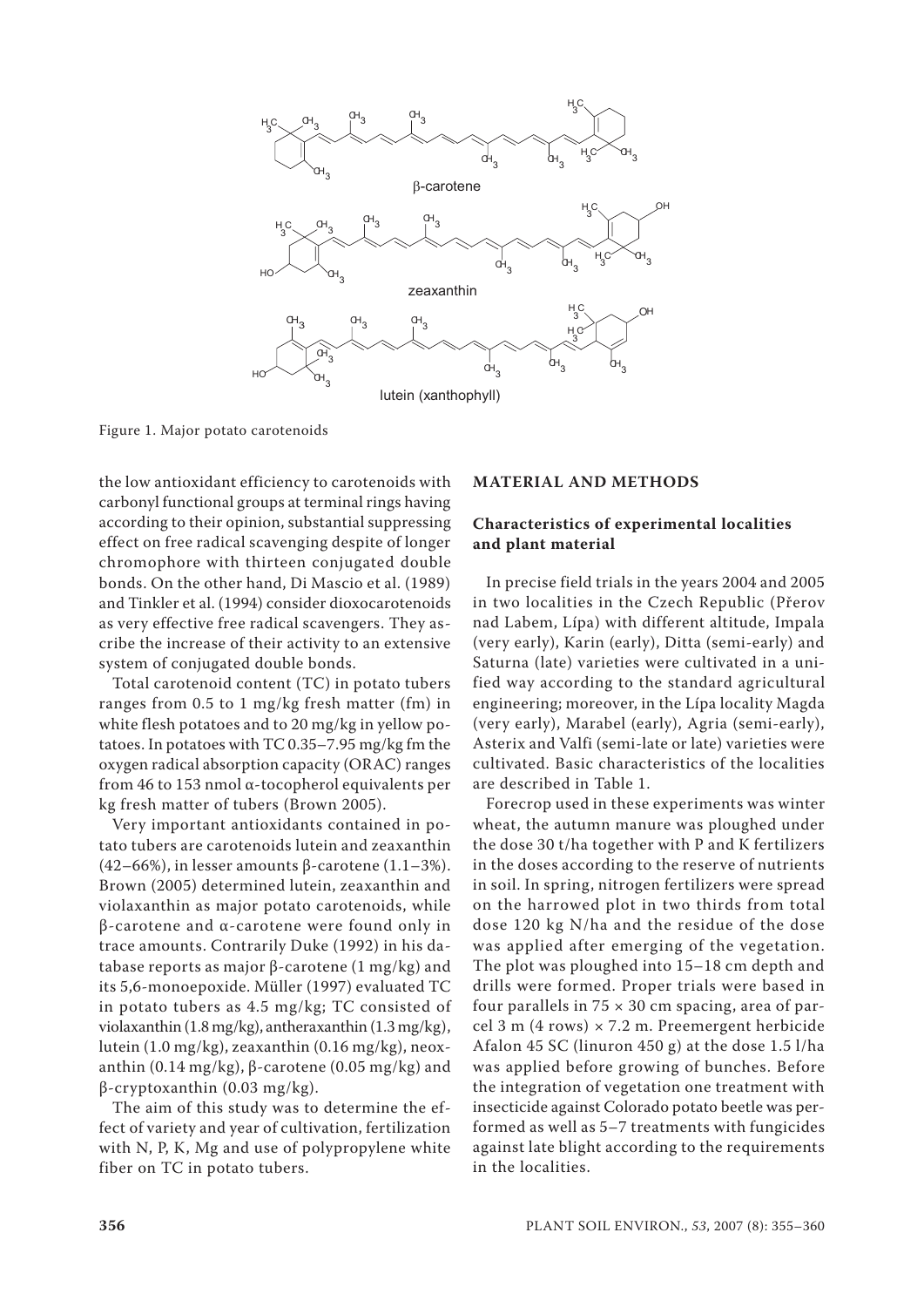| Table 1. Characteristics of experimental localities |
|-----------------------------------------------------|
|-----------------------------------------------------|

| Locality         | Level above<br>sea(m) | Average annual | Annual sum of<br>temperature $({}^{\circ}C)$ precipitation (mm) | Soil<br>type | Soil<br>category |
|------------------|-----------------------|----------------|-----------------------------------------------------------------|--------------|------------------|
| Přerov nad Labem | 178                   | 8.8            | 622                                                             | <b>TBS</b>   | $sl-1$           |
| Lípa             | 505                   | 7.7            | 632                                                             | PGAC         | sl               |
| Valečov          | 460                   | 6.9            | 649                                                             | PGAC         | $sl-1$           |

Soil categories: TBS – typical brown soil, PGAC – pseudogleyic acid cambisol (brown gleysol); soil texture class groupings: sl – sandy loamy, l – loamy

The second trial was based in the Valečov locality (Table 1), where the influence of different fertilization levels with N, P, K and Mg nutrients was investigated. The trial was carried out with Ditta and Karin varieties, agricultural engineering was (in exception of inorganic fertilizers) the same as in the first experiment. Fertilization variants were as follows: variant 1: without fertilization with industry fertilizers; variant 2: 100 kg N/ha, 44 kg P/ha, 108 kg K/ha, 30 kg Mg/ha; variant 3: 100 kg N/ha, 44 kg P/ha, 166 kg K/ha, 60 kg Mg/ha; variant 4: 180 kg N/ha, 44 kg P/ha, 108 kg K/ha, 30 kg Mg/ha. Nitrogen was applied into soil in the form of urea, P in phosphate-magnesium fertilizer FOSMAG MK, K in the form of potassium chloride and Mg in magnesium fertilizer GRANOMAG.

After the harvest in the stage of physiological maturity the samples of tubers from parallels of every experiment were sampled for laboratory analyses, which were performed at the Department of Chemistry of the Czech University of Life Sciences, Prague.

In the third field trial in the locality Přerov nad Labem, two early varieties Adora and Impala were cultivated in a unified way according to the standard agricultural engineering. Two variants were compared – control cultivated on free trial plot and covered with white polypropylene fibre (Paegas-Agro UV 17).

#### **Determination of carotenoids**

Potato samples were prepared according to Lachman et al. (2003). Absorbance of acetone extracts was then measured in 1 cm cuvettes at  $\lambda$  = 444 nm against acetone (Spectronic Heλios γ spectrophotometer, Thermo Electron Corporation, GB) and total carotenoid content in mg/kg fw of sample was expressed as lutein equivalent from the equation:

$$
(K + X)_{L} = \frac{A_{444} \cdot 25}{0.259} \cdot \frac{15}{m} \quad (\text{mg/kg fw})
$$

where:  $(K + X)_{L}$  is total carotenoid content (carotenes and xanthophylls)

> *A<sub>444</sub>* is absorbance of acetone extract at  $\lambda = 444$  nm  *m* is sample weight (g)

**Statistic evaluation.** The obtained results (mean values from three parallel determinations) were statistically evaluated by the ANOVA analysis of variance method, the Multivariate Design MANOVA (level of significance  $P = 0.05$ ) and the Scheffe's test.

#### **RESULTS AND DISCUSSION**

#### **Effect of variety**

The effect of variety was investigated in both years in the Lípa locality; weather conditions (average temperature and precipitations) during the warm half-years (IV.–XI.) are recorded in the thermopluviograms (Figures 2 and 3) and evaluated according to the recommendations of World Meteorological Organization to describing meteorological or climatological conditions (Kožnarová and Klabzuba 2002). Average TC in 2004 was 5.8 mg/kg fw. The highest TC showed Agria variety (18.9 mg/kg fw), high TC was determined in tubers of Asterix (6.9 mg/kg fw) and Ditta (5.3 mg/kg) varieties. Average TC in 2005 was higher than in 2004 (20.9 mg/kg fw, Figure 4). The highest TC showed Marabel variety (46.6 mg/kg fw), a high ability of carotenoid biosynthesis showed also Agria, Karin, Magda and Asterix varieties. These varieties differed significantly from Ditta (7.6 mg/kg fw) and Valfi (1.5 mg/kg fw) varieties. Valfi variety with purple coloured tubers had a lower ability to carotenoid formation as compared with potato varieties with white or yellow tuber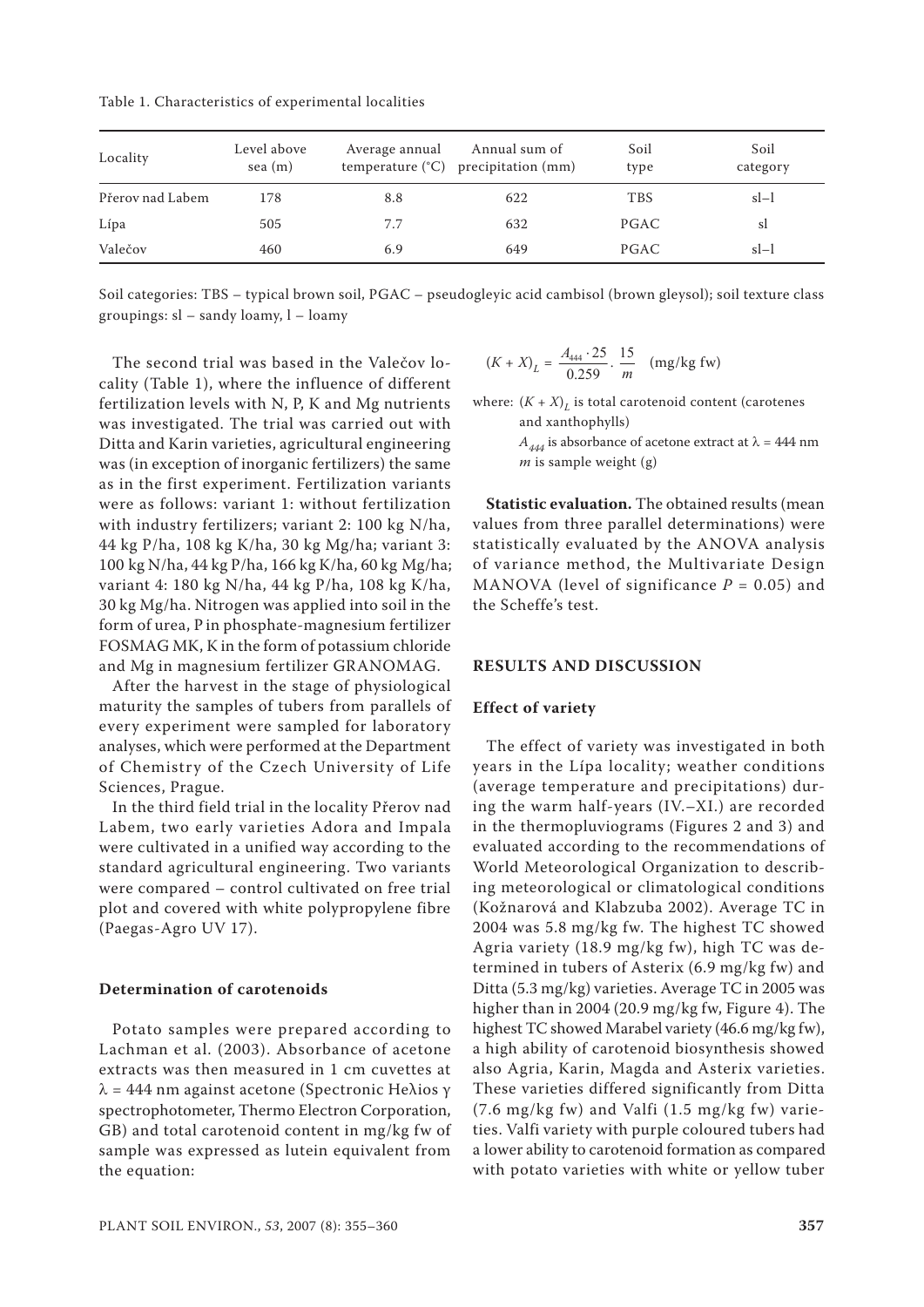

Figure 2. Precipitation and temperatures in a warm half-year 2004 (Central Institute for Supervising and Testing in Agriculture, Lípa)

flesh. In the average of both investigated years, relatively high TC was recorded in Agria variety and a low ability to synthesize carotenoids was typical for Impala and Saturna varieties.

The results of statistical evaluation confirmed statistically significant difference of varieties in their ability to accumulate carotenoids; the year of cultivation also highly affected TC. Differences in average values of Karin and Marabel in investigated years were very significant, only Ditta variety had relatively stable TC values.

#### **Effect of N, P, K and Mg fertilization**

In 2005 the effect of different fertilization variants on TC in Karin and Ditta varieties was evaluated. Whereas a statistically significant difference between the cultivated varieties was found (Figure 5),



Figure 3. Precipitation and temperatures in a warm half-year 2005 (Central Institute for Supervising and Testing in Agriculture, Lípa)

results of statistical evaluation did not confirm statistically significant differences between individual variants of fertilization. Karin showed higher TC (32.9 mg/kg fw) as compared to Ditta variety (21.8 mg/kg fw). From the obtained results we might assume that the carotenoid content was not statistically significantly related to the amounts and ratios of fertilizers used in the trials.

## **Effect of white polypropylene fibre on carotenoid content in tubers**

In the field trials in 2004 the highest TC was determined in the second harvest date (Figure 6); in 2005 in potato tubers in the first harvest date (Figure 7). It is in accordance with the results obtained by Morris et al. (2004), who also estimated the highest carotenoid content at the beginning

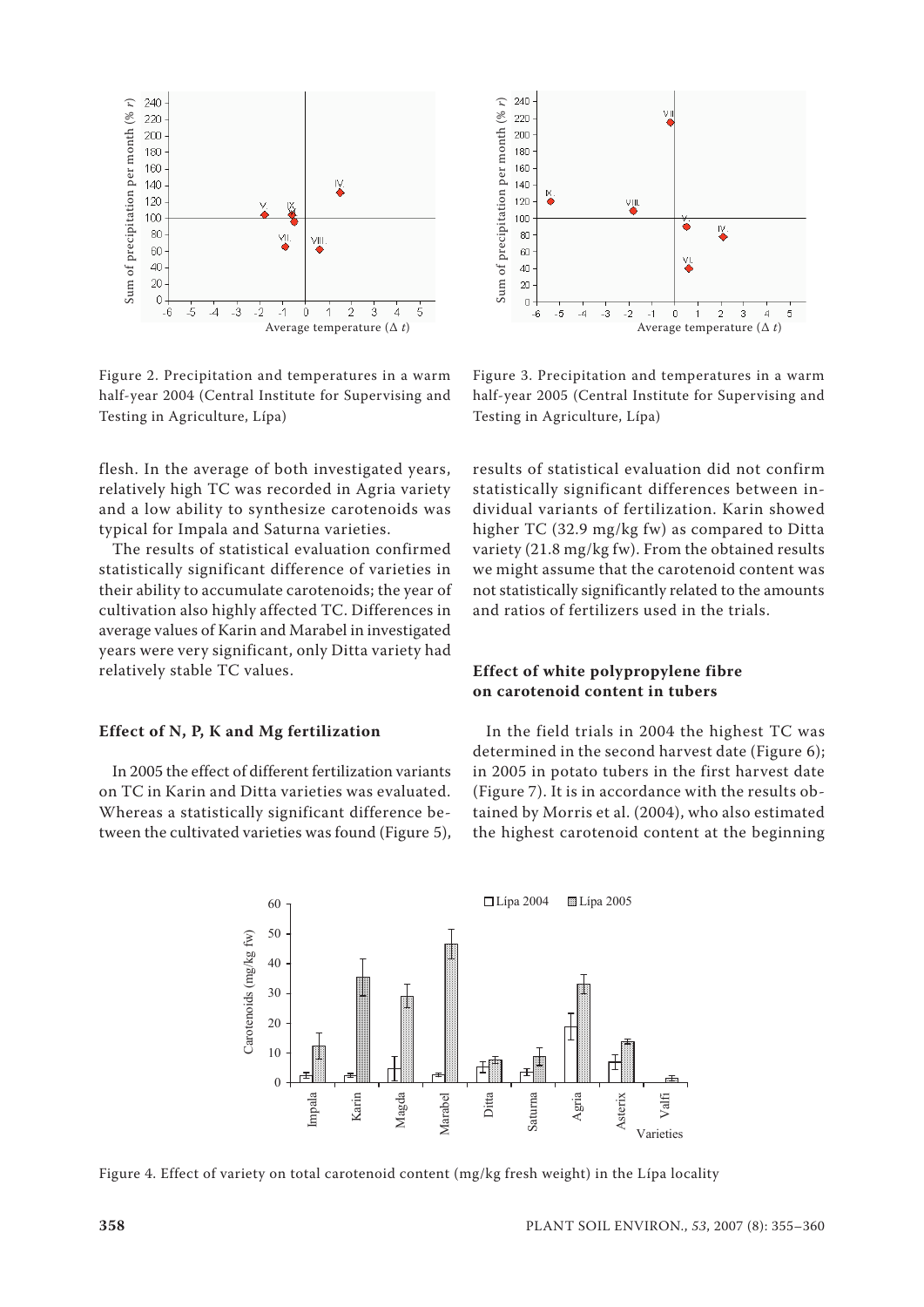

Figure 5. Effect of the level of mineral fertilization (fertilization variants) on the content of total carotenoids (mg/kg fresh weight) in the Valečov locality; vertical lines represent SD (4 replicates); variant 1 – without fertilization with mineral fertilizers (control); variant 2 – 100 kg N/ha, 44 kg P/ha, 108 kg K/ha, 30 kg Mg/ha; variant 3 – 100 kg N/ha, 44 kg P/ha, 166 kg K/ha, 60 kg Mg/ha; variant 4 – 180 kg N/ha, 44 kg P/ha, 108 kg K/ha, 30 kg Mg/ha

of tubers development of both tested varieties. These results show that the carotenoid content is unambiguously dependent on physiological maturity of potato tubers. Carotenoid content decreases with the increase of dry matter during tuber development. Besides, in both investigated years a statistically significant effect of variety was determined. Adora variety possessed a higher ability to synthesize carotenoids (on average by 69% and 88% in 2004 and 2005, respectively) in



Figure 6. Effect of white polypropylene fibre on total carotenoids in potato tubers in the locality of Přerov nad Labem in 2004; vertical lines represent SD (4 replicates)



Figure 7. Effect of white polypropylene fibre on total carotenoids in potato tubers in the locality of Přerov nad Labem in 2005; vertical lines represent SD (4 replicates)